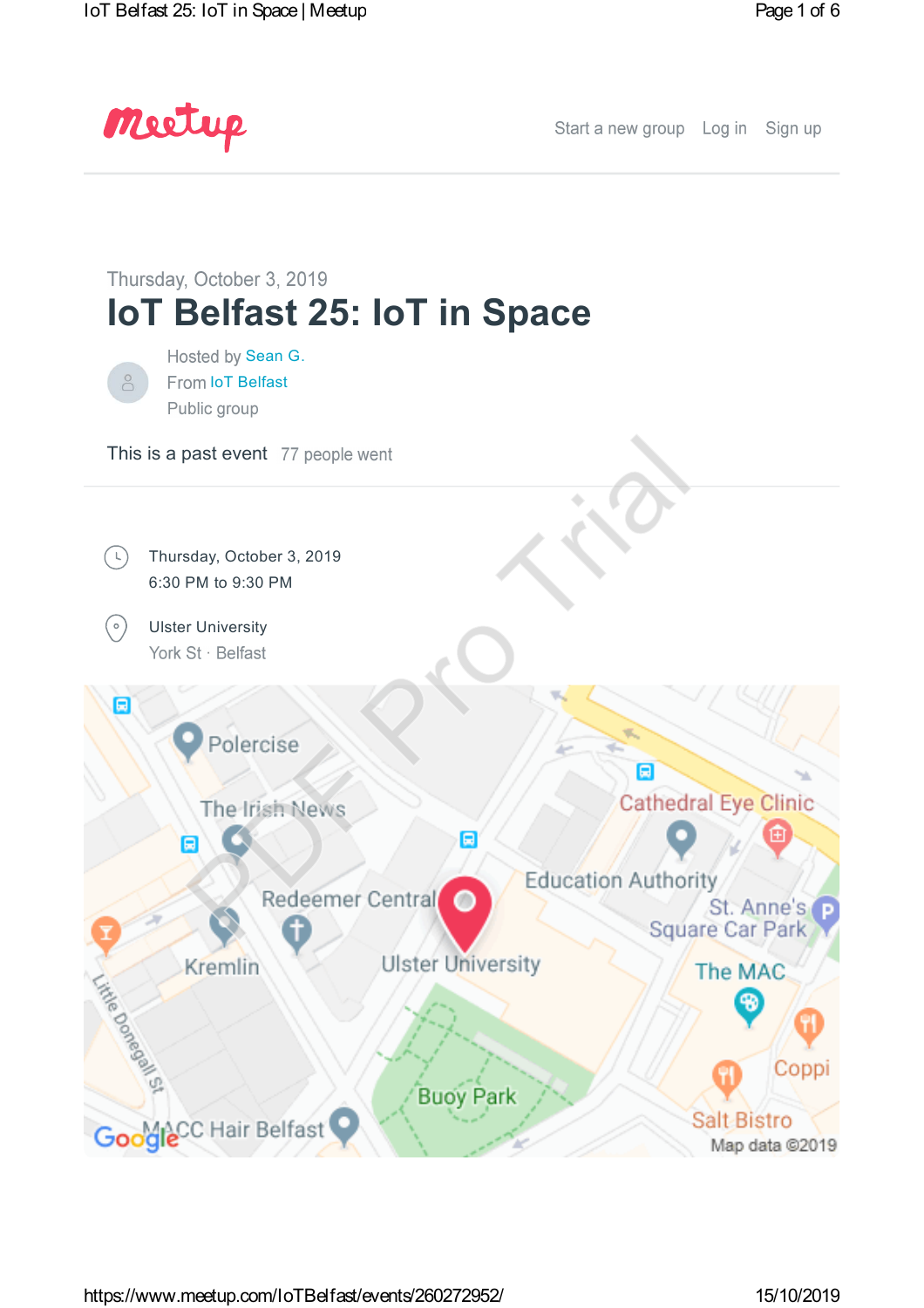## Details

This month's IoT Belfast theme is Space.

Venue: Ulster University, York Street

1. New ways to look at the world

----

A look at how access to an increasing range of data collected from aerial platforms is changing the way we view the world.

By Jonathan Sloan, Lead Consultant, ESRI Ireland

2. Autonomic & Autonomous Systems Research with NASA

----

A brief talk through time and space of Ulster's Computer Science research with NASA. By Roy Sterritt, Ulster University

3. Sensor Agnostic Visualisation of Data

----

A look at how we're collecting, merging and analysing data from satellite images to onthe-ground sensors, delivering it in 3D to support real-time decision-making and operational efficiency.

By Colin Borland - 3DEO

4. Metasurfaces for Spacecrafts and IoT

----

One big issue on small spacecraft is the interference from the craft surface to the antennas transmitting data from onboard sensors (IoT scenario), called the backscatter.

Gabriel will show how his recent innovation in metasurfaces (man-made vs natural) can suppress antenna backscatter on nanosats, allowing transmissions back to Earth to happen with less power consumption, lengthening the lifetime of sensors or enabling reduction of payload through smaller batteries. 2. Autonomic & Autonomous Systems Research with NASA<br>
...<br>
...<br>
A brief talk through time and space of Ulster's Computer Science research with NASA.<br>
By Roy Sterritt, Ulster University<br>
3. Sensor Agnostic Visualisation of

By Gabriel Machado, QUB Centre for Wireless Innovation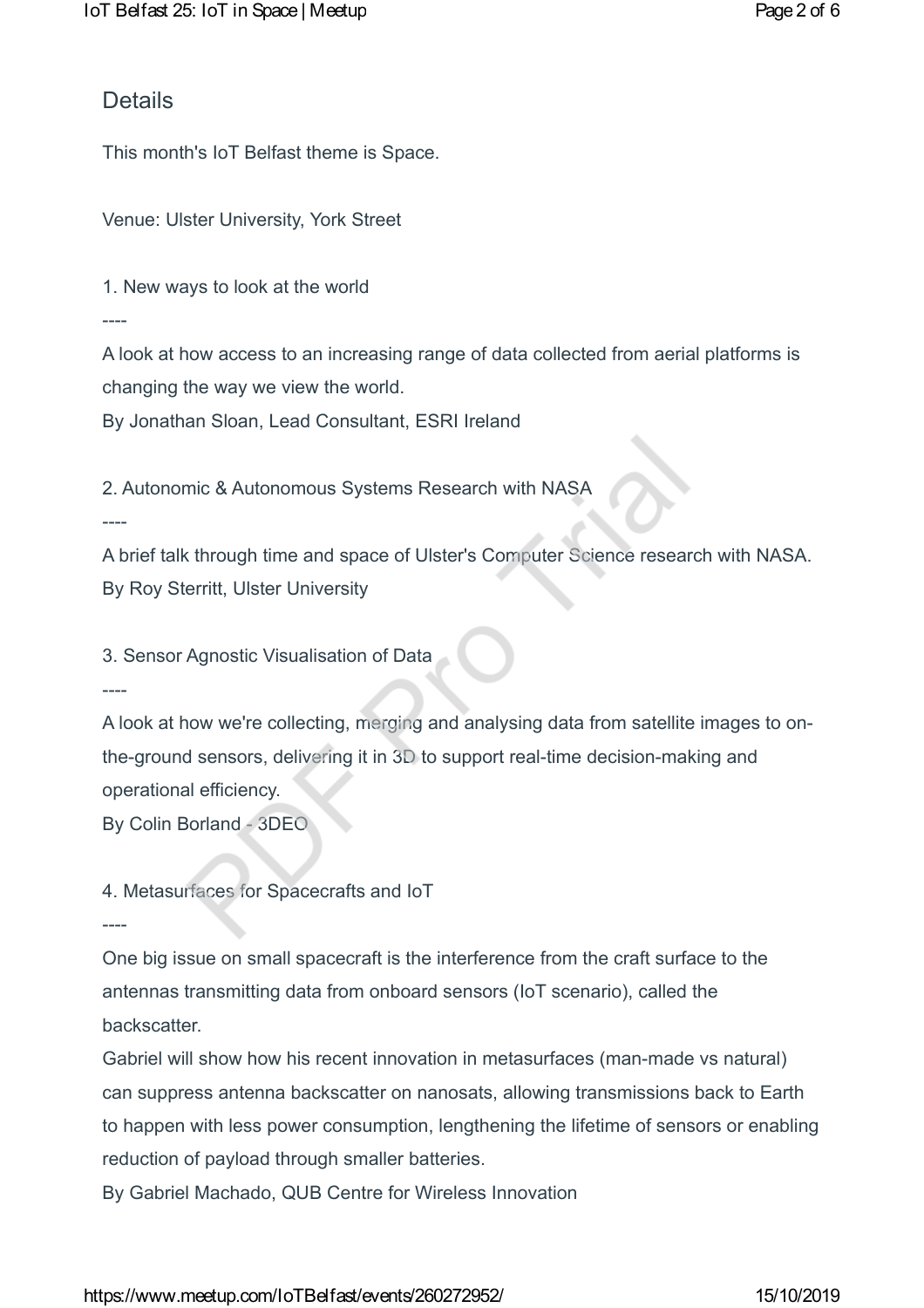## 5. SatNOGS

----

An introduction to the Satellite Networked Open Ground Station project covering what it is, why it is needed, and how you can take part.

By John Grant

6. The NASA SpaceApps Challenge

----

Pitch for NASA SpaceApps Challenge: a little bit of history, what happens during the event and the challenges posed by NASA in this year's challenge.

By Paul Devlin, PA Consulting

Attendees (77) See all



ن المسلمان المسلمان المسلمان المسلمان المسلمان المسلمان المسلمان المسلمان المسلمان المسلمان المسلمان المسلمان ا<br>وقد المسلمان المسلمان المسلمان المسلمان المسلمان المسلمان المسلمان المسلمان المسلمان المسلمان المسلمان المسلم



Andrew G.

J.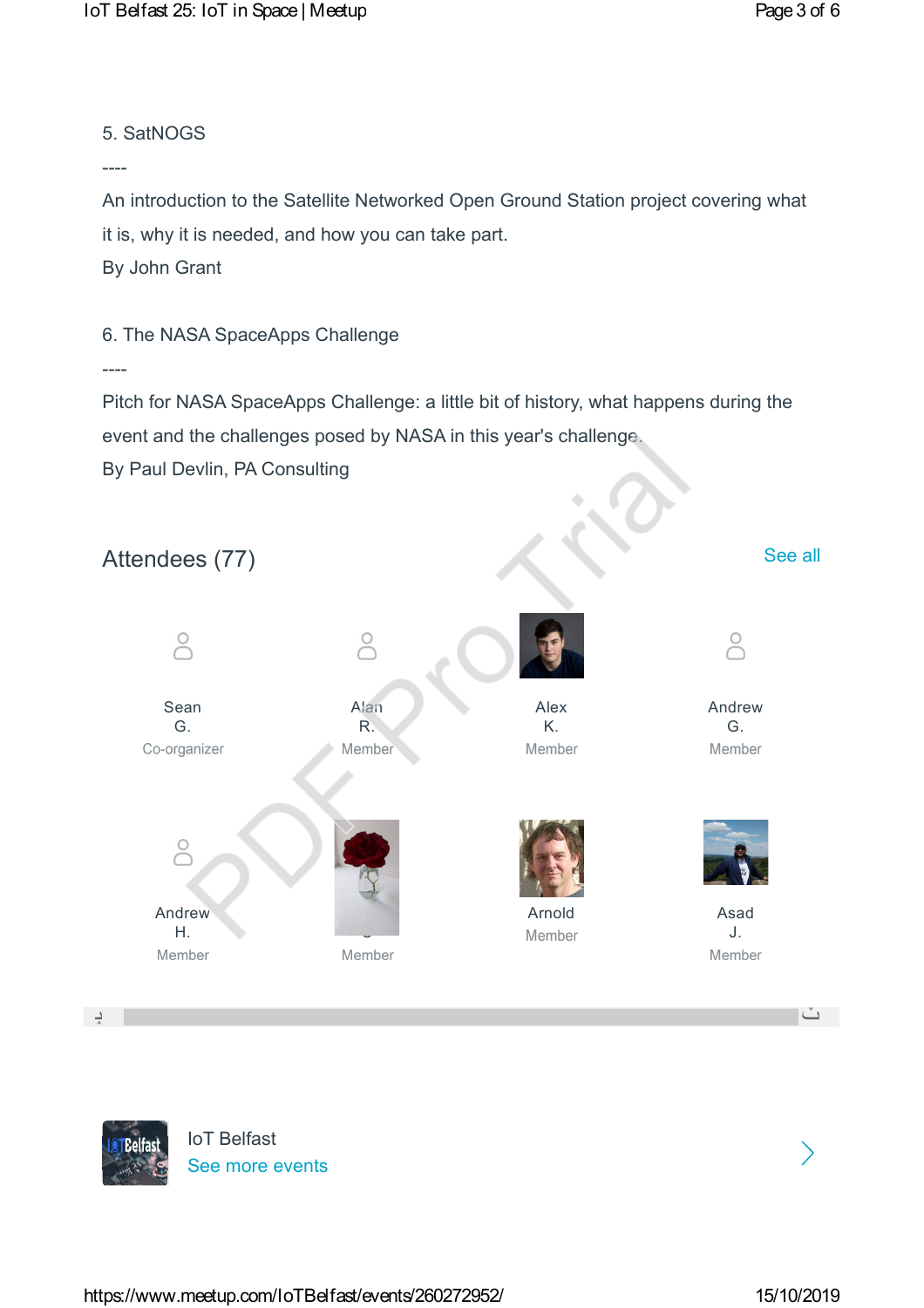https://www.meetup.com/IoTBelfast/events/260272952/ 15/10/2019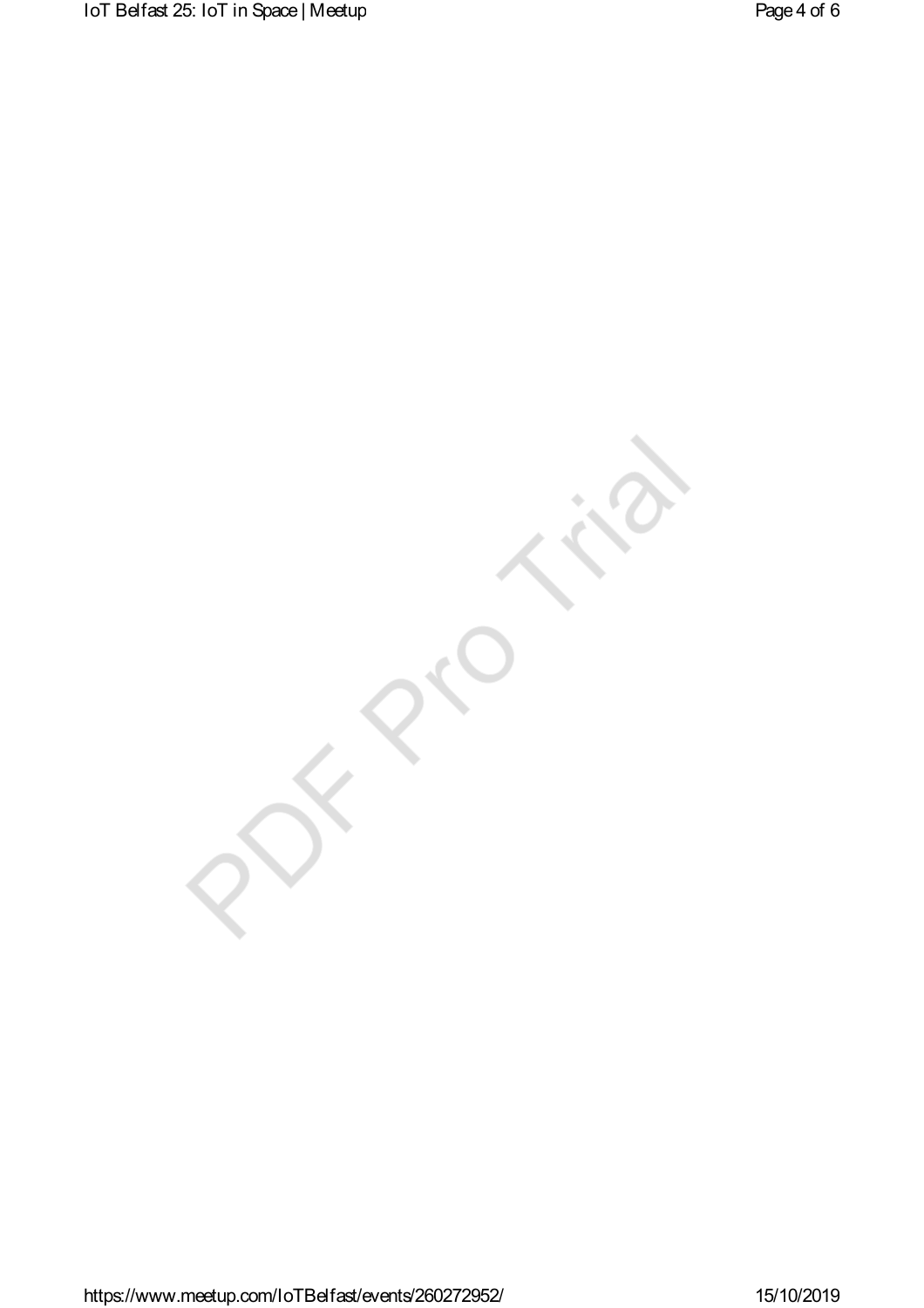Start a new group of the start and start and start and start and start and start and start and start and start

 $\mathbb{R}$  English  $\mathbb{R}$ https://www.meetup.com/IoTBelfast/events/260272952/ 15/10/2019